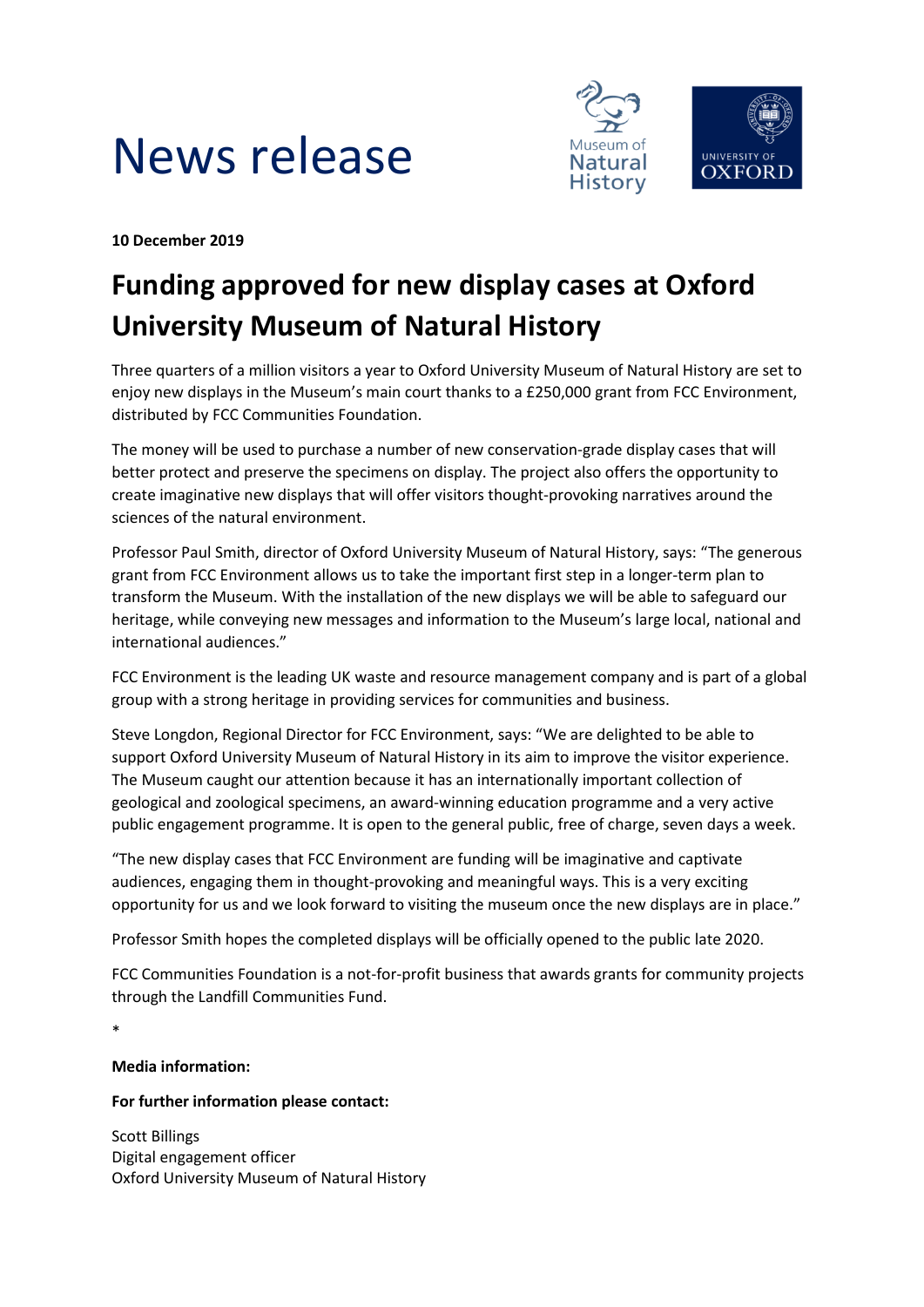



Parks Road OX1 3PW [scott.billings@oum.ox.ac.uk](mailto:scott.billings@oum.ox.ac.uk)

Notes to editors:

## **About Oxford University Museum of Natural History**

Founded in 1860 as the centre for scientific study at the University of Oxford, the Museum of Natural History now holds the University's internationally significant collections of entomological, geological and zoological specimens. Housed in a stunning Pre-Raphaelite-inspired example of neo-Gothic architecture, the Museum's growing collections underpin a broad programme of natural environment research, teaching and public engagement.

In 2015, the Museum was a **Finalist in the Art Fund Prize for Museum of the Year**. In 2016, it won the top accolade, Best of the Best, in the **Museums + Heritage Awards**.

[www.oumnh.ox.ac.uk](http://www.oumnh.ox.ac.uk/)

[www.morethanadodo.com](http://www.morethanadodo.com/)

#### **About FCC Environment**

FCC Environment is the leading UK waste and resource management company and is part of a global group with a strong heritage in providing services for communities and business. Its vision is to be the environmental company of choice, delivering change for a sustainable future. It employs 2,400 people and operates more than 200 facilities across England, Scotland and Wales. FCC Environment donates the landfill tax credits that are generated by its operations to FCC Communities Foundation, in order to add value to the environmental and social infrastructure of the communities around landfill sites. www.fccenvironment.co.uk

### **About FCC Communities Foundation**

FCC Communities Foundation is a not-for-profit business that awards grants for community, conservation and heritage projects from funds donated by FCC Environment through the Landfill Communities Fund and Scottish Landfill Communities Fund. Since 1998, FCC Communities Foundation has granted over £200m to more than 7,000 projects which benefit people living within 10 miles of a FCC Environment landfill site. For more information please visit www.fcccommunitiesfoundation.org.uk

#### **About Landfill Communities Fund / Scottish Landfill Communities Fund**

The Landfill Communities Fund and Scottish Landfill Communities Fund - any waste that is discarded which cannot be reused, reprocessed or recycled may ultimately be disposed of in a landfill site. To encourage the reuse, recycle and recovery of more value from waste and use more environmentally friendly methods of waste disposal, Landfill Tax is charged on each tonne of waste sent to landfill. Landfill Operators (LOs) are able to redirect a small proportion of landfill tax liability to support a wide range of community and environmental